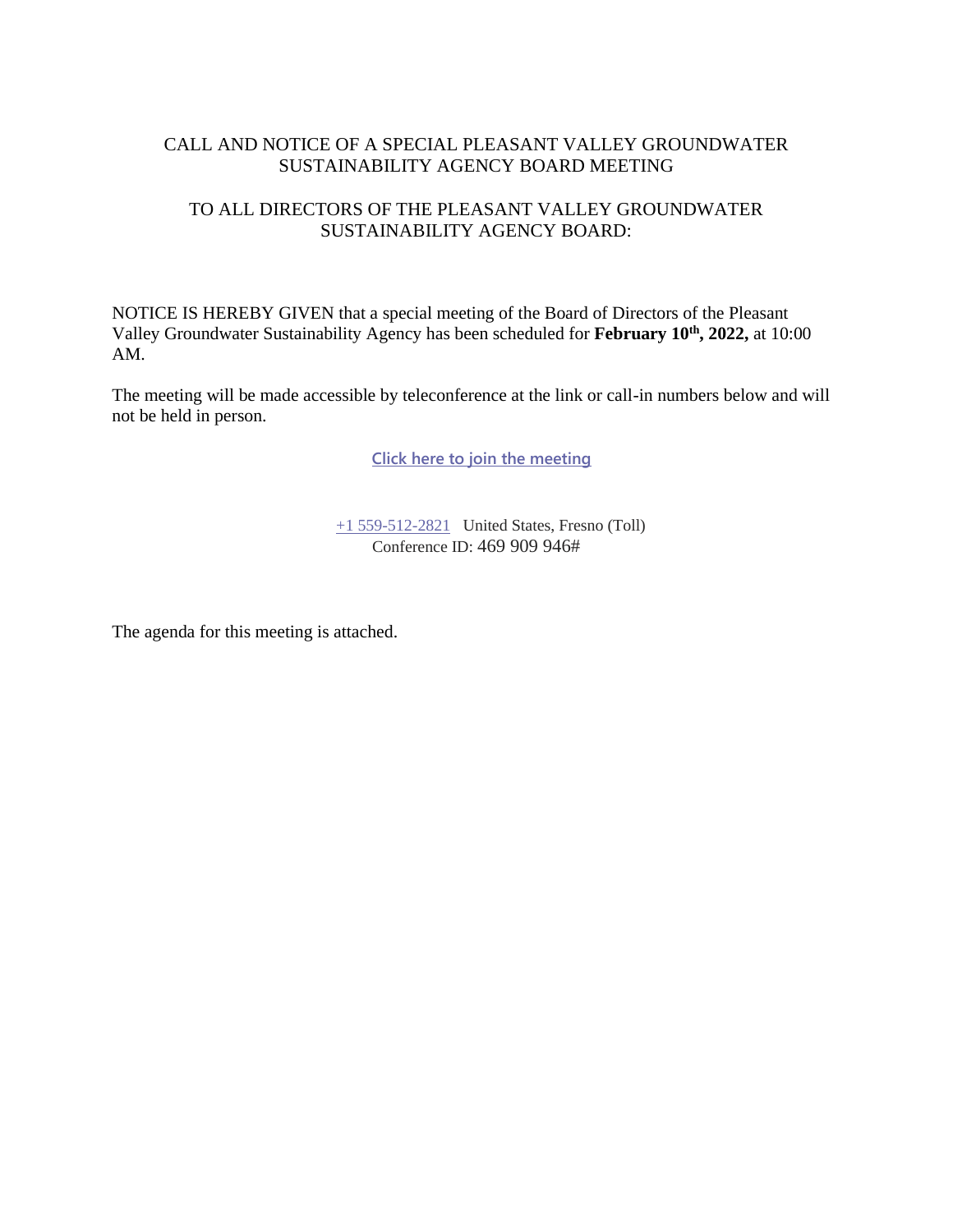

#### AGENDA

#### SPECIAL MEETING OF THE BOARD OF DIRECTORS PLEASANT VALLEY GROUNDWATER SUSTAINABILITY AGENCY

### **This meeting will be made accessible by teleconference at the link or call-in numbers: [Click here to join the meeting](https://teams.microsoft.com/l/meetup-join/19%3ameeting_YjEyNmFiMTQtNmQ3ZC00NGRhLTlkNTEtMjM4NmI1NWU0YmRk%40thread.v2/0?context=%7b%22Tid%22%3a%22a6cf659f-2360-4ff9-9e8d-045f48434ada%22%2c%22Oid%22%3a%22d7c07c21-aea1-4965-a48d-46a35d2818b4%22%7d)**

[+1 559-512-2821](tel:+15595122821,,85232084# ) United States, Fresno (Toll) Conference ID: 469 909 946#

## **February 10th , 2022, at 10:00am**

# **CALL TO ORDER-PVGSA MEETING.**

ROLL CALL. A roll call will be executed to identify a quorum of the PVGSA Board of Directors.

PUBLIC COMMENT. The Board of Directors welcomes participation in Board meetings by the public. The public may address matters under the jurisdiction of the Board that have not been included in the agenda. However, California Law prohibits the Board from acting on any matter that is not on the posted agenda unless the Board of Directors determines that it is an emergency or one of the other situations specified in Government Code section 54954.2. The Chairman may limit the total amount of time allocated for public testimony on issues for each individual speaker. Public Comment is available to anyone on the teleconference or by emailing comments to kdurham@ppeng.com. The comments will be read into the teleconference if received by email.

POTENTIAL CONFLICTS OF INTEREST. Any Board member who has a potential conflict of interest may now identify the item and recuse himself or herself from discussing and voting on the matter. (FPPC § 87105.)

- 1. TELECONFERENCE FINDINGS. Discuss and take action on findings and arrangements needed to utilize alternative teleconference requirements during a state of emergency pursuant to Government Code Section 54953, as amended by Assembly Bill 361. Adopt Resolution.
- 2. CORRESPONDENCE.
- 3. CONSENT CALENDAR. The Board will review, discuss, and vote to approve on the following maters.
	- A. Approval of Minutes. Minutes from the December 14<sup>th</sup> Special Board Meeting